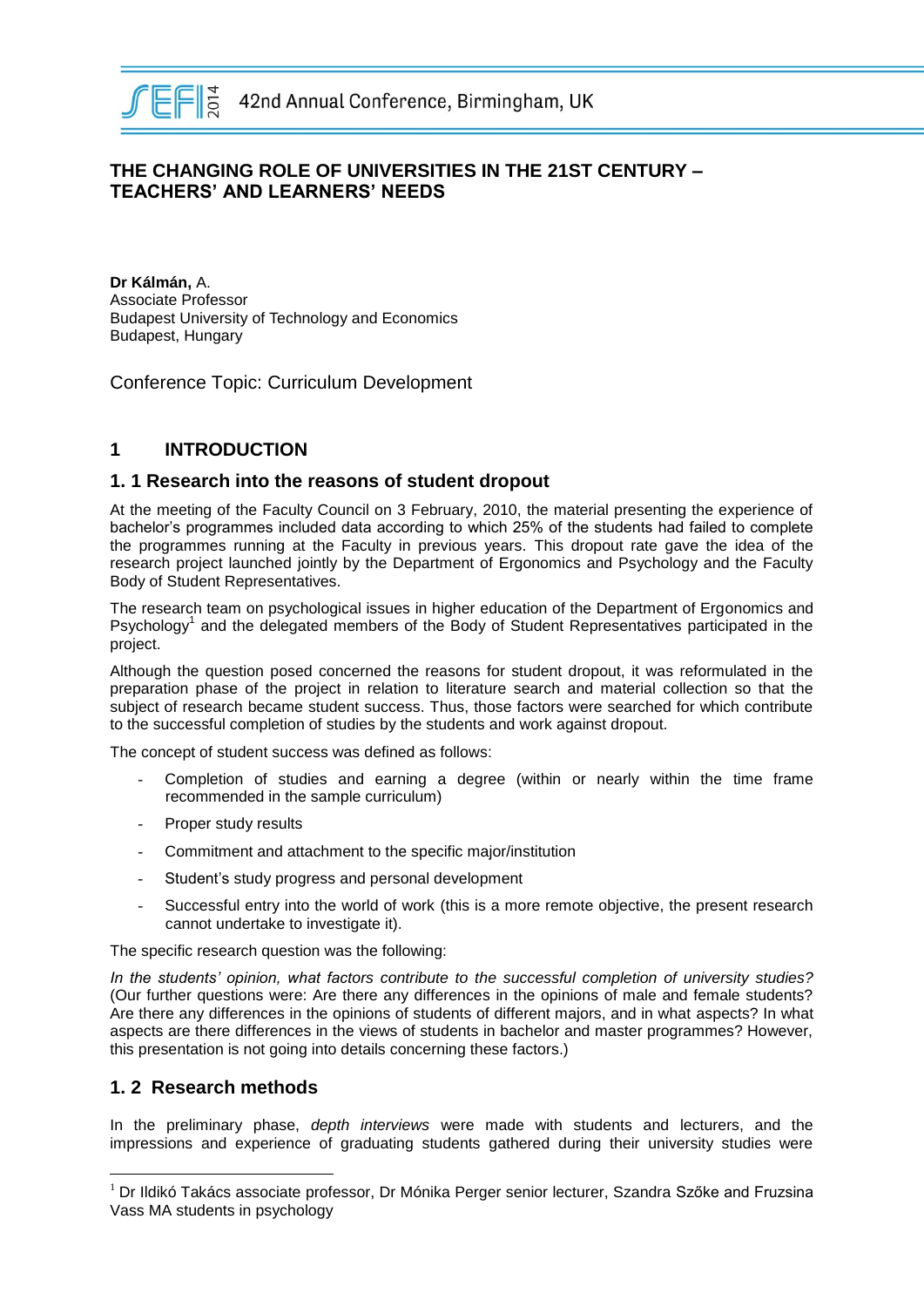

revealed in half-structured depth interviews (Perger, Takács, Szőke, Vass, 2011). The major topics of the interviews included the following: (a) history of career choice/career orientation, (b) experience during university studies: difficulties and positive experience, assistance used, factors necessary for the successful completion of studies, recommendations for fellow students and proposals for the leadership of the university (c) professional plans for the future.

The *questionnaire* applied in quantitative investigation was elaborated on the basis of the results of the interviews. The questionnaire included 54 statements formulated on the basis of the experience of the interviews. The specific statements were pre-tested with the graduating students being interviewed, and their formulations were modified on the basis of their opinions and suggestions.

The instruction in the questionnaire was the following: 'We are interested in your experience of university studies. Please, assess to what extent you think the following factors contribute to the successful completion of university studies. It is easier to answer this question if you first decide whether the given factor plays an important role or does not play an important role in the successful completion of university studies. Then, you may further qualify your opinion.'

The students assessed the importance in the successful completion of studies of the listed factors on a 6-grade Likert scale (assessment ranged from 1- not important at all to 6-definitely important).

The questionnaire also asked for the students' personal details such as sex, age, major and programme level.

As a supplementary investigation, the students' and instructors' opinions about successfulness were also surveyed with another set of statements with Q methodology. The essence of Q methodology is that comparisons are made about opinions concerning particular situations on a relatively small sample, where subjects rank statements with forced choice.

The investigation was carried out in the spring semester in 2011.

#### **1. 3 The sample**

478 day students of the Faculty of Economics and Social Sciences of Budapest Technical University took part in the online questionnaire survey on a voluntary basis. The members of the Faculty Body of Student Representatives gave help in the advertising of the internet accessibility of the questionnaire. As regards sex distribution, 41.8% of the participants were males and 58.2% were females. Average age was 22 years (with the youngest student being 18 and the oldest 36 years old). Of the sample investigated, 69.5% attended bachelor's programmes, 24.9% master's programmes and 4.2% were in the old undivided programme at the time of filling the questionnaire. The remaining 1.4% was made up of PhD students or currently graduating ones.

The distribution of the students filling the questionnaire according to their major is given in *Table 1*.

| Major                                  | Number of students | %    |
|----------------------------------------|--------------------|------|
|                                        |                    |      |
| <b>Economics and Management</b>        | 124                | 25.9 |
|                                        |                    |      |
| <b>Technical Manager</b>               | 110                | 23   |
|                                        |                    |      |
| <b>International Economics</b>         | 97                 | 20.3 |
|                                        |                    |      |
| <b>Communication and Media Studies</b> | 53                 | 11.1 |
|                                        |                    |      |
| <b>Applied Economics</b>               | 21                 | 4.4  |
|                                        |                    |      |
| Other                                  | 73                 | 15.3 |
|                                        |                    |      |

*Table 1.* Distribution of students participating in the survey according to major

The sample of the investigation carried out with Q methodology consisted of 16 people.

# **1. 4 Research results**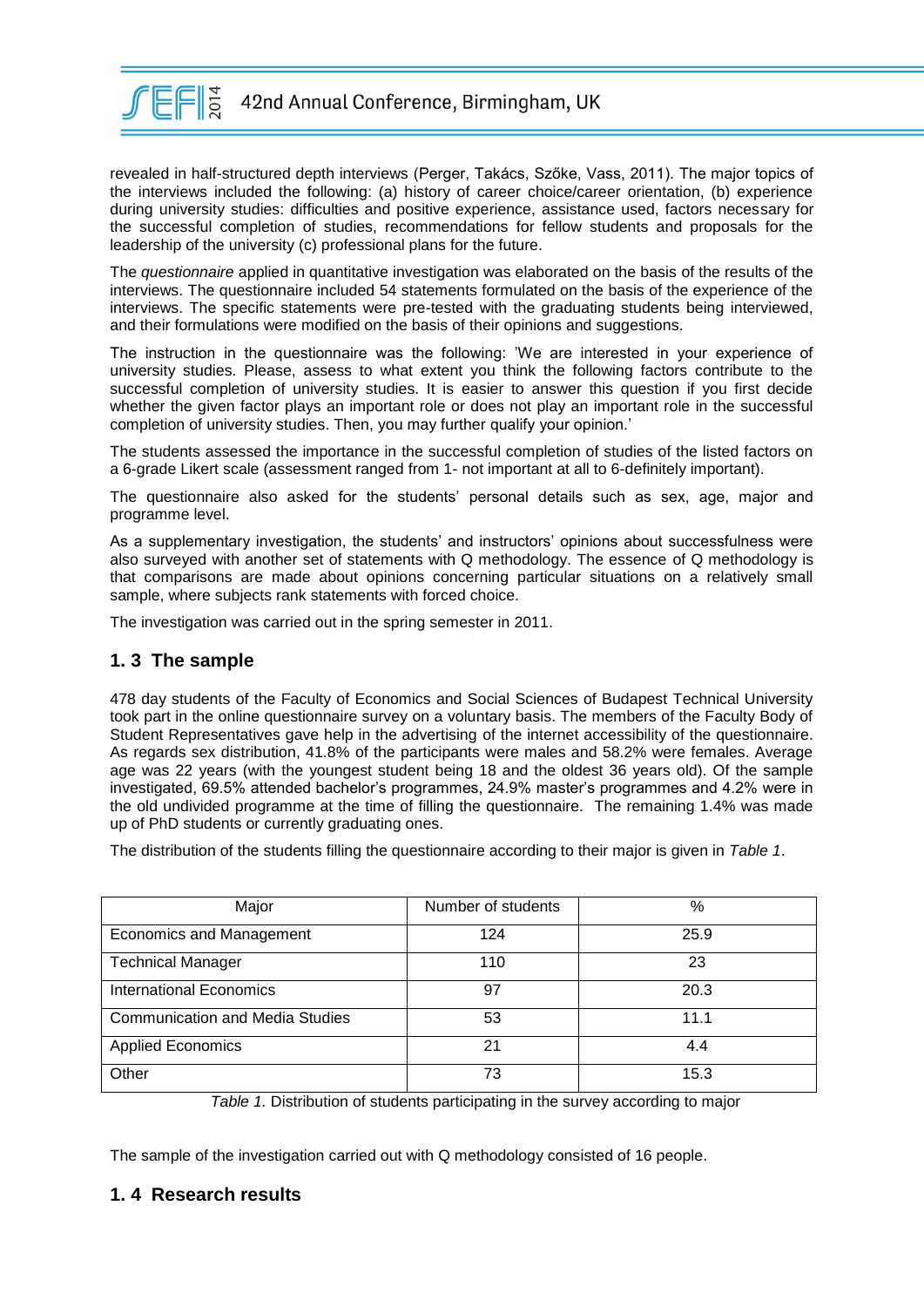

Statistical analyses were done on the online questionnaire data. As a result, in this survey, the answers made up eight factors:

Factor 1: (α: 0.805) It includes 11 items, and was given the name '**practice-oriented training**'. Such statements were included in this factor which were related to the organisation of training, the importance of notification and the instructors' work. A lot of statements referred to the necessity of training being more practice-oriented, that was why the above name was given to this scale.

Specific examples are the following:

'instructors should be professionally well-prepared',

'instructors should also possess practical experience in their respective fields',

'training should be balanced between theory and practice'

'instructors should deliver appropriately high level lectures',

'training should be more practice-oriented',

'the list of topics of the particular subjects should be tailored to the given major',

'students should participate in external professional practice',

'the seminars and practical classes should be held in small groups'.

Factor 2: (α: 0.787) it was given the name **'social relations'**. It consists of 9 items. The statements that were put in this group underline the importance of the social relations that students may rely on in a university environment.

Specific examples are the following:

'the student should establish contact with upper-year students',

'the student should go to the freshman's camp',

'the student should make use of the help of student mentors',

'the student should participate in the work of student organisations',

'the student should study together with his/her peers',

'the student should sign up for the mail list of the students in the same year',

'the student should spend some time studying abroad during his/her studies'.

Factor 3: (α: 0.711) it was given the name **'student's learning habits'.** It consists of altogether 8 items. Here, there are statements concerning the students' learning habits fitted to university requirements.

Specific examples are the following:

'the student should use lecture materials posted on the internet',

'the student should use his/her time well', 'the student should handle the freedom offered by university education properly',

'the student should learn how to select the important parts of the learning material',

'the student should be able to make his/her own decisions in study matters',

'the student should ask for help in time if he/she cannot cope with something',

'the student should find the balance between learning and entertainment'.

Factor 4: (α: 0.709) it was given the name **'the role of university (lecturers)'.** It consists of 6 items. These are statements related to the role of the university and primarily to the role of instructors.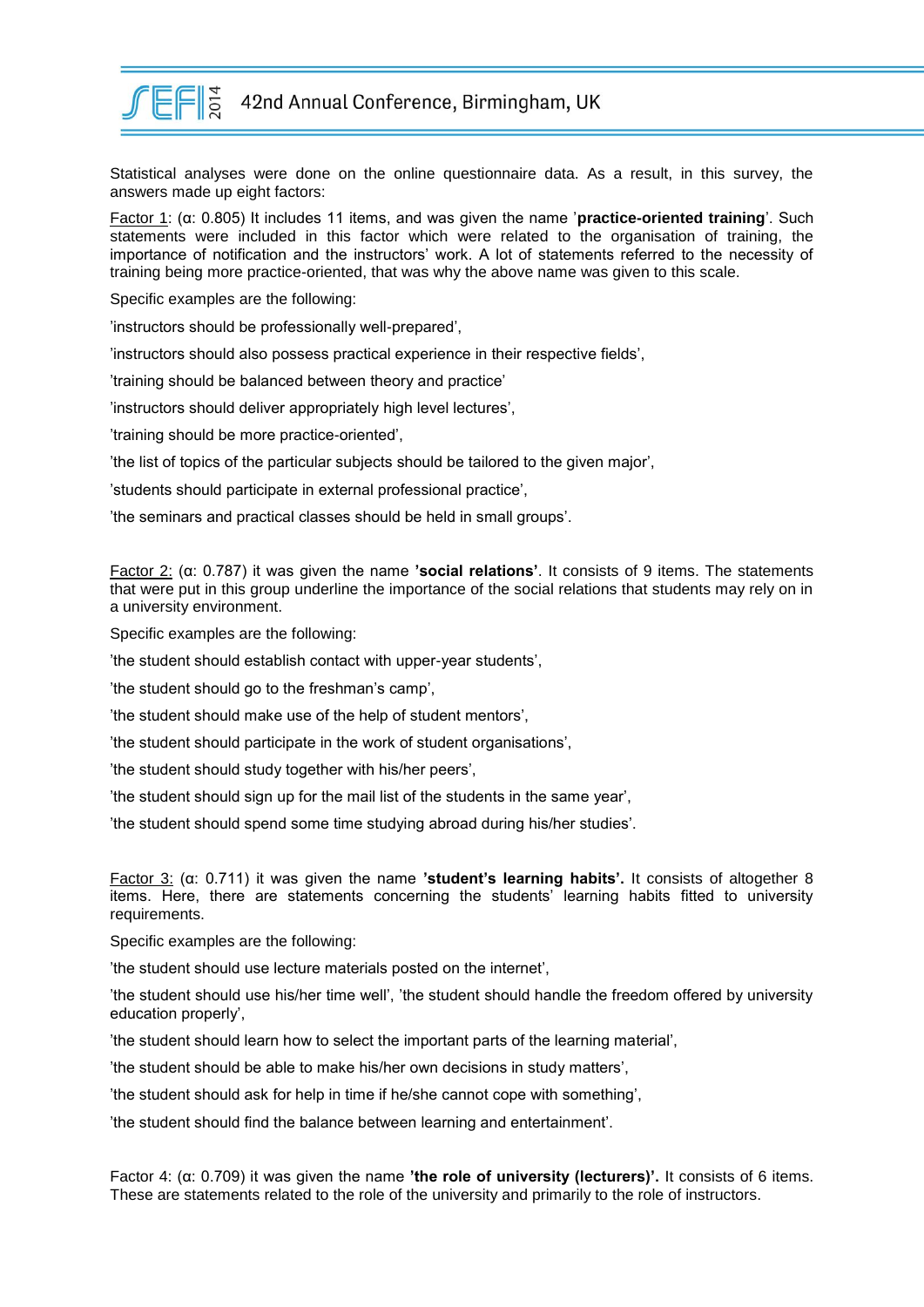

 $E F \lesssim 42$ nd Annual Conference, Birmingham, UK

This scale was made up of the following statements:

'lecturers should test students on the material they have provided for them',

'lecturers should publish requirements in time',

'the slides of lectures should be available',

'the Central Registry Office should give students assistance in finding relevant information',

'the university should provide students with traineeship placement'.

Factor 5: (α: 0.678) it was given the name**'the student's responsible approach'.** It consists of 5 items altogether. These statements are all concerned with the fact that the student should take responsibility for his/her own studies and professional matters.

Some examples: 'the student should join university research projects',

'the student should study regularly',

'the student should pass his/her exams according to the sample curriculum'

'the student should be hard-working',

'the student should make use of the consultation opportunities advertised by the instructors'.

Factor 6: (α: 0.717) the scale of **'family support'** includes 4 items focussing on the factors related to the forms of psychological and financial support provided by people close to the student, by his/her family members and friends.

Specific statements were the following:

'friends should give psychological support',

'family should give emotional support'

'family should provide a safe financial background'

Factor 7: (α: 0.705) the scale of **'conscious career choice'** includes 3 items, all of which are related to conscious career choice.

This scale was made up of the following statements: 'the student should choose a major he/she is interested in',

'the student should choose a major that he/she has clear ideas about',

'the student should choose the appropriate career for him/her'.

Factor 8: (α: 0.617) it was given the name '**support provided by the university**'. It consists of 3 items.

Specific statements were:

'the university should provide remedial courses'

'instructors should provide coaching',

'there should be partnership between lecturers and students'.

| <b>Factors</b>        |    | N          | Average | <b>Deviation</b> | <b>Minimum</b> | <b>Maximum</b> |  |
|-----------------------|----|------------|---------|------------------|----------------|----------------|--|
| role<br>(instructors) | Οİ | university | 478     | 5.22             | .589           |                |  |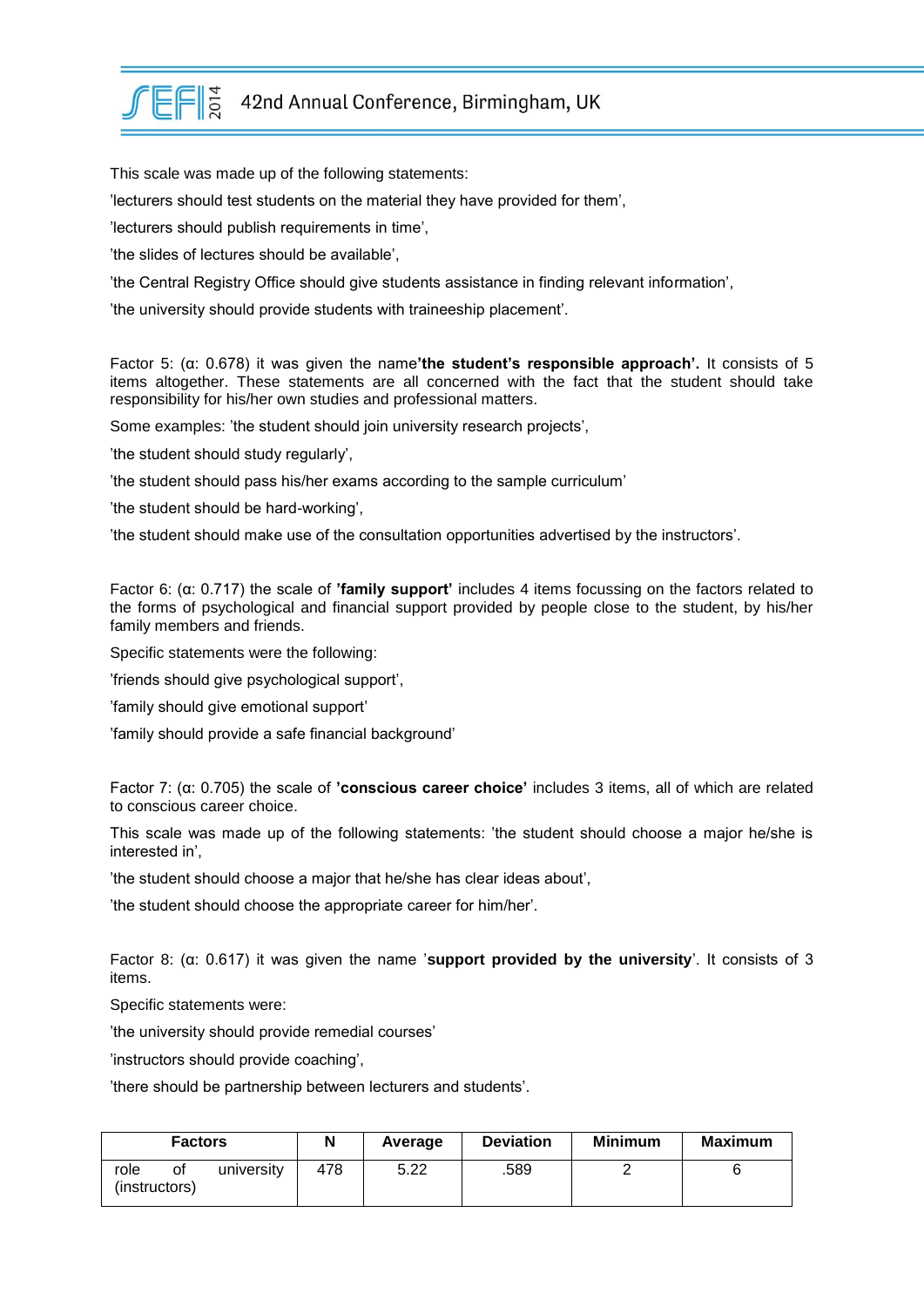

| student's learning habits                  | 478 | 5.17 | .489 | 3              | 6 |
|--------------------------------------------|-----|------|------|----------------|---|
| conscious career choice                    | 478 | 5.06 | .790 | $\overline{2}$ | 6 |
| practice-oriented<br>training              | 478 | 4.92 | .628 | $\mathbf{2}$   | 6 |
| family supports                            | 478 | 4.78 | .790 | 2              | 6 |
| provided<br>by<br>assistance<br>university | 478 | 4.23 | .888 | 2              | 6 |
| student<br>responsible<br>attitude         | 478 | 3.89 | .791 | $\overline{2}$ | 6 |
| social relations                           | 478 | 3.75 | .811 | $\overline{2}$ | 6 |

*Table 2***.** Factors playing a role in the successful completion of studies

#### **1. 5 Summary of research and recommendations**

In the students' opinion, the three most important factors in student success are: the university, and within it, the instructors, followed by students' learning habits and conscious career choice. The practice-orientedness of the training, supports from the family and assistance provided by the university also play a decisive role. On the other hand, in the students' opinion, a responsible attitude and social relations play a less important role in the successful completion of university studies.

There were, however, significant differences in the survey conducted with Q methodology. Emphasis was on different factors in the choice of instructors and students. Instructors consider taking responsibility, the good organisation of studies, and the factors of motivation and interest to be decisive. This view is significantly different from students' opinions.

Our research question concerns student success but its objective is to find the factors that contribute to study success and work against dropout. Thus, the analysis of the results helps with the elaboration of the forms and possibilities of intervention.

For this, those university programmes have been studied which aim at the prevention of dropout and the return of students. On the basis of this, three subprogrammes are considered to have decisive importance:

- 1. Conscious development of career plans (e.g. preparation for the choice of concentration and for the master's programme)
- 2. Development of learning skills and abilities, elaboration of study schedules (e.g. development of learning techniques tailored to the particular subjects, formal remedial tutorials, remedial courses, avoidance of postponing)
- 3. Development of self-knowledge (e.g. exploration of strengths and areas to be developed)

A sample programme has been found at Simon Fraser University, Canada, where students can make use of the service for a fee subject to a contract concluded with the university.

This programme has significantly improved student retention rate in the training so that 80% of programme participants have completed their studies successfully.

# **2. 1 RESEARCH INTO THE TRAINING OF TRAINERS**

In 2006, a MELLearN survey was completed on the topic 'Appearance of adult educator competencies in higher education'*.* [1] Between 2009 and 2011, the project entitled 'Training of trainers in the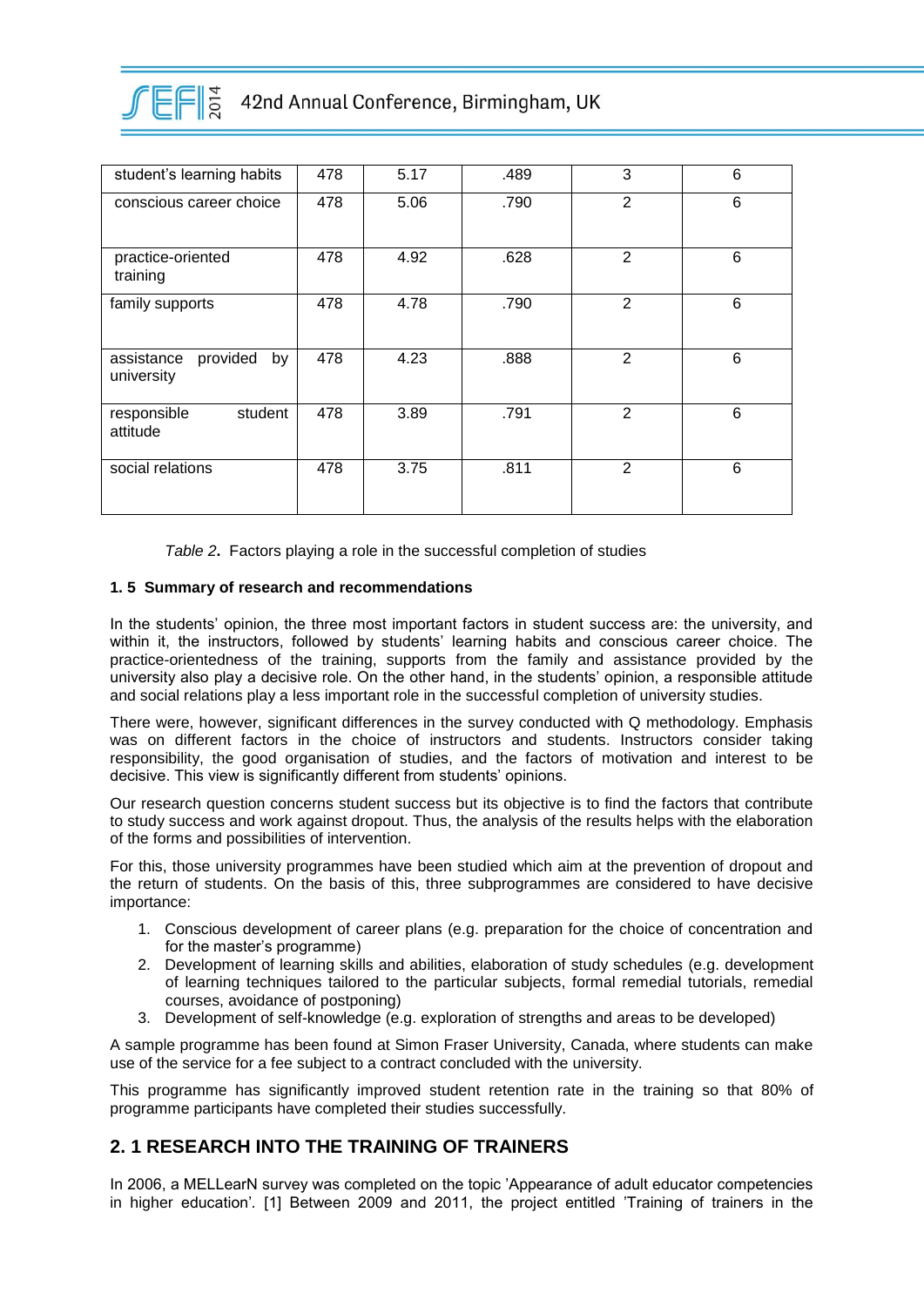

teaching staff of Budapest University of Technology and Economics (No. TÁMOP – 4.1.2- 08/2/C/KMR-2009-0005) (term: 1 September, 2009 – 28 February, 2011) was implemented, the general objective of which was to contribute to the reduction of the number of trainer competencies missing for the fulfilment of requirements arising from the Bologna process, the European Qualifications Framework and LLL strategy. [2]

The training programmes were based on the needs and possibilities explored according to the preliminarily surveyed institutional needs at Budapest University of Technology. Internal surveys served the purpose of the exploration of any relevant training demand among instructors so that in the knowledge of the results, directions of programme development that might be implemented in the project might be determined as well as the range of those who would participate in both pilot and future projects. On the one hand, the tender proposal was elaborated and, on the other hand, the range of expected participants in project implementation was determined on the basis of the results of the surveys and interviews made with faculty representatives.

#### **2. 2 Results of the research of MELLearN Higher Education Network**

The survey was done in two phases. In autumn 2012, as the first step in the setting up of a databank of trainings, the institutional representatives of the association examined the current internal supply of trainings of the different institutions. With the online questionnaire survey in spring 2013, the training needs of employees and instructors were also explored. A modified version of the questionnaire used in the tender entitled 'Training of trainers' formed the basis of the questionnaire surveying needs. The questionnaire was made available in online form for the employees of the members of MELLearN Higher Education Network between January and March, 2013. [3]

The questionnaire comprised three thematic units:

- Respondent's general data: age, sex, job, duration and area of employment.
- Frequency of use of teaching and training organisation methods with respondents.
- Investigation of respondents' training needs with the help of open sentences and by choosing from methodological options and other training possibilities.

The online questionnaire was filled by 734 people from 17 member institutions. Sex distribution was 54 % females, 38 % males (for 8 %, this piece of information was missing). According to age, more than half of the respondents were between 30 and 50 years of age ( $N = 429$ ). According to their jobs, 76 % of those who took part in the investigation were instructors, 4 % were research fellows and 20% were administrative officials. According to the type of subjects taught, it was most typical of respondents that they taught theoretical subjects. This was followed by giving practical classes and seminars with the fewest respondents giving laboratory classes. As for teaching practice, more than half of the respondents had a teaching experience longer than 11 years and 32% shorter than that.

The instructors filling the questionnaire were asked about the individual use of the teaching and education organisation methods that were most frequently used according to a previous survey. As regards frequency of use, giving lectures was a decisively typical method among respondents. Within it, giving micro lectures and instructor explanation were most frequent. In addition, respondents were characterised by an average frequent use of individual work, presentations and discussions.

Average use is medium frequent (average above 2,5) with the following methods: consultation, written testing, demonstration, presentation (experiment), groupwork, practicising, oral testing, research, delivering lectures for 50-200 people, giving reports and home essays. Other methods are known and used by fewer instructors in their teaching work.

The higher the position, the higher the frequency of the use of lectures, macro lectures, ideation, research, masterpiece and project work is while the use of games is less typical. With other methods, such correlation is less perceivable.

# **2. 3 Training needs**

Most respondents (29.1%) mentioned technical problems as something that caused difficulty to them in the classes, that is, if there was no proper technological equipment, the room was not really suitable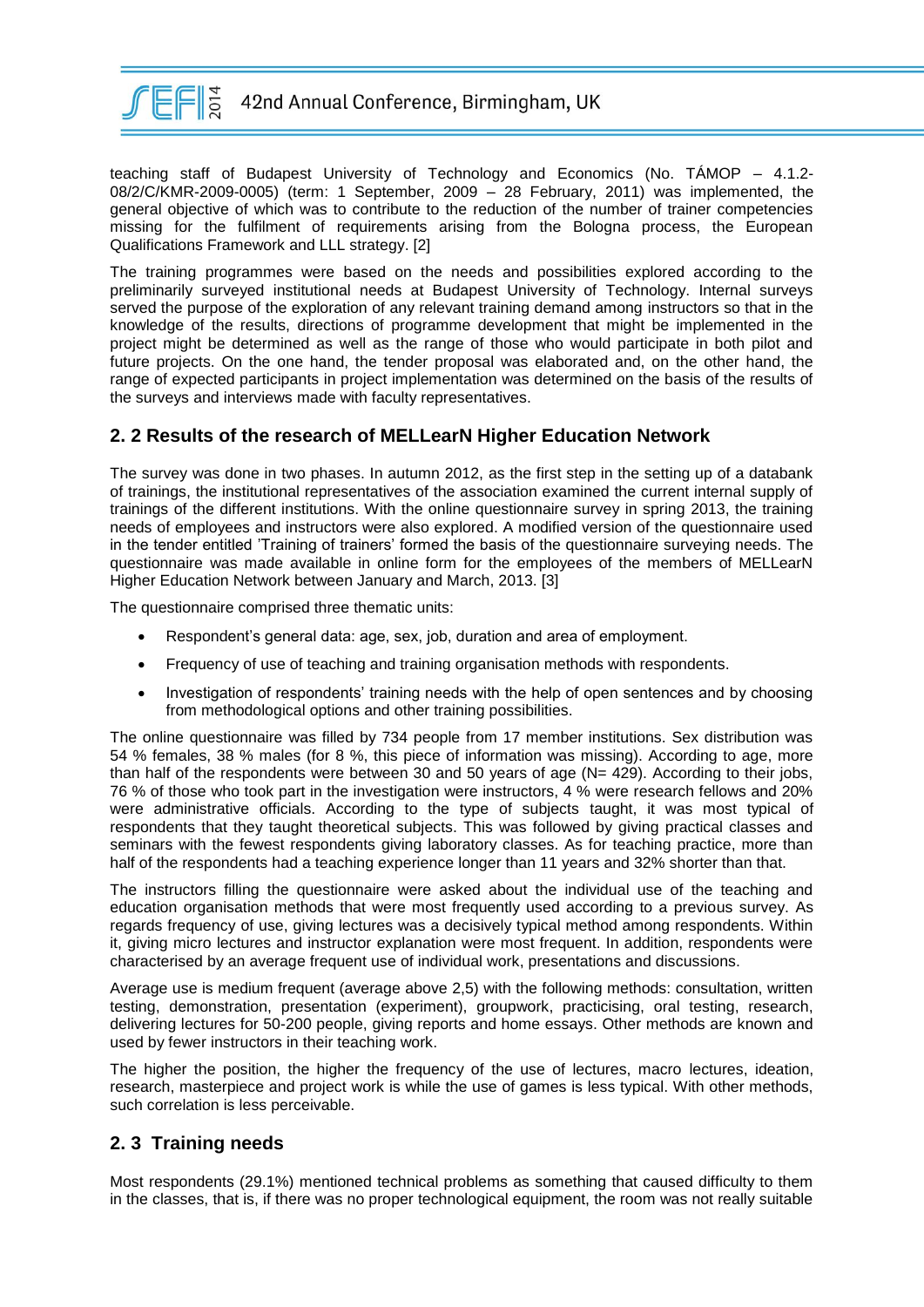

for instructional purposes or the necessary equipment was not available in a practical class. This was followed by remarks about the unmotivatedness of students (20.9%). The third difficulty was constituted by the lack of balance between the amount of study material and course duration, that is, by shortage of time (12.2%). The next category included statements referring to the difficulties instructors faced in how to motivate their students, how to arouse their interest in their subject and how to assess students (11%). There was a nearly identical proportion of responses (5-6%) referring to large groups, the heterogeneous composition of classes as well as the difficulty of professional development and the transfer of content. These were followed by responses (3%) focussing on the overburdening of instructors, unmotivatedness, lack of knowledge on the part of students and the difficulties of keeping discipline.

According to instructors, the greatest problem in relation to students was presented by unmotivatedness. 35.4% of the respondents indicated this problem. The following three categories were represented at about the same level (between 9.7% and 9,2%). These concerned unpreparedness, heterogeneity and problems with the students. According to the instructors, the students came to classes unprepared, and their different level of preparation presented a problem just like their lacking independence and divergent interests.

About 8% of the statements referred to a lack of knowledge on the part of the students and disciplinerelated remarks: e.g. that students came late to classes, they ate in class and paid no attention. They were followed by statements referring to a lack of cooperation on the part of the students: they did not answer, they did not ask questions, did not cooperate and were not interactive. (7%)

Around 4% was the proportion of statements concerning students' deficiencies in learning, concentration and other cognitive abilities or the fact that their interest lay elsewhere. Finally, about 3% was the rate of statements mentioning the large number of students as a difficulty.

Most answers indicated a need for methodological training followed by a need for trainings in IT technologies, motivation and the operation of education technological devices. On the next level, a need was revealed for e-learning and language trainings as well as for trainings supporting interactivity. Following a demand for trainings in presentation techniques and in the handling of students with mental and/or physical handicaps, a need was expressed for professional and presentation trainings. Finally, there was a need for trainings aimed at more efficient instruction and providing better support for the digital generation.

# **2. 4 Summary of survey**

Summarising the results of content analysis, one comes to the conclusion that the feedback of every institution was that teaching staff would require trainings in methodology and IT as well as the development of presentation and lecturing skills.

Next, the demand for and willingness to participate in different trainings was investigated with a questionnaire in two groups. On the one hand, the different methodological and other trainings were separately examined. In the compilation of the list of trainings offered, the former survey concerning internal trainings was also taken into account. In addition, respondents were given the possibility of indicating other training needs, as well.

The frequency of choice indicated the 'popularity' of *methodological trainings*. 40% of those filling the questionnaire would require preparation for teaching courses in foreign languages and training in elearning curriculum development. In addition, more than one fifth of the respondents indicated a wish for development in the fields of problem-based learning, adult education methodology, talent development, measurement of student achievement and the application of information and communication technology devices. There was also a high need for trainings in cooperative and project methods and learning methodology.

In relation to *other trainings*, over one third of the respondents required language trainings. Similarly popular was the need for trainings in presentation skills, tender application writing and special language skills. Over 20 % of the respondents would be willing to take part in trainings in the use of electronic information sources. Also high was the popularity of trainings concerning the development of training programmes, stress and conflict management and negotiation techniques.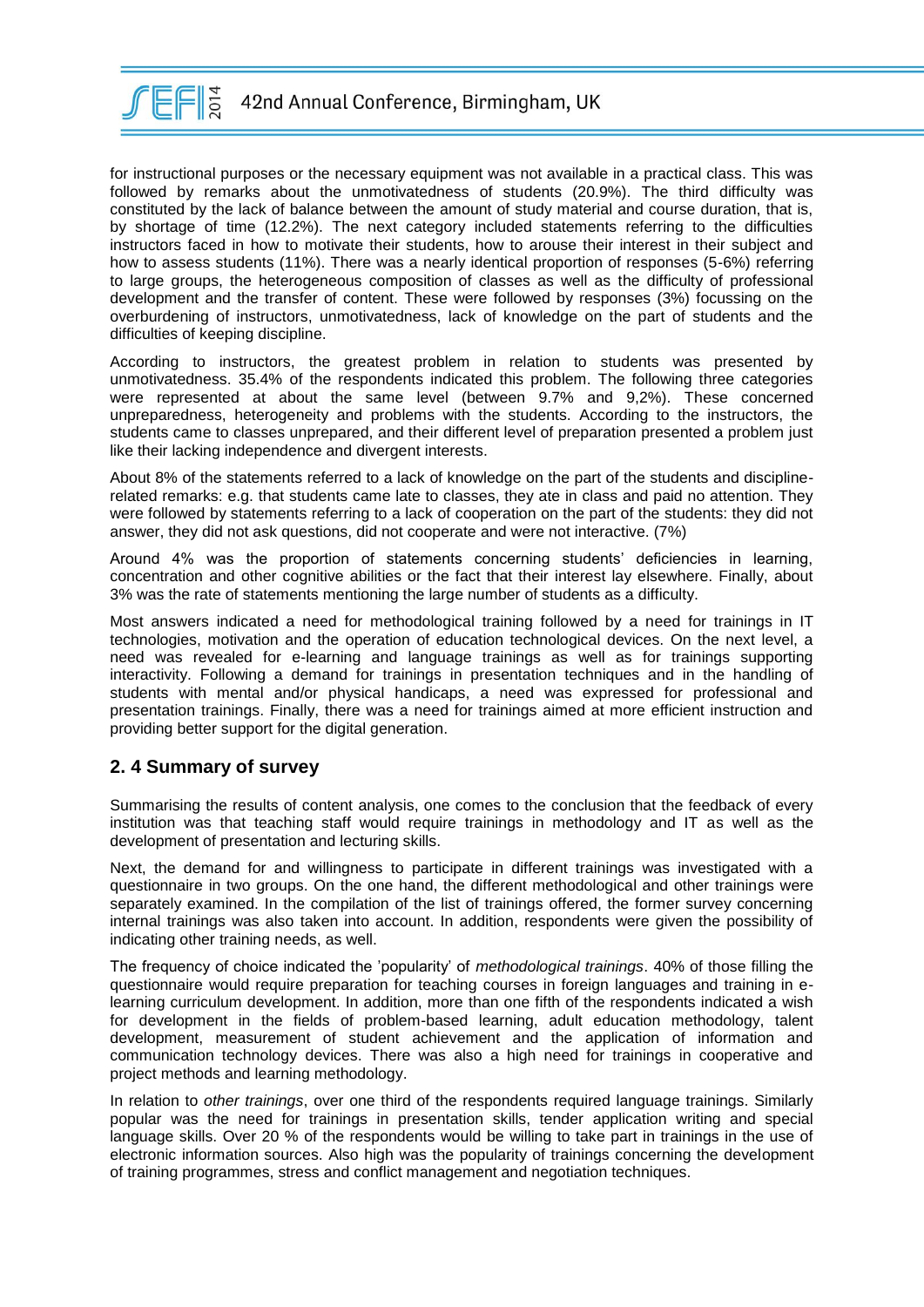

The popularity of trainings in financial and study affairs administration was similarly high as almost every fourth respondent required such training.

To the question *'Would you be willing to take part in an internal training?*', 83.2% of those filling the questionnaire answered yes, and only 10.4% gave a negative answer. In the open-ended questions, some of the latter justified this refusal by referring to age and in the first place, to a lack of time /6.5 % gave no answer to this question./

So it can be seen that there was a high, articulated demand for trainings among respondents. Five fields can be selected as ones that were mentioned the most frequently, by more than one third of those filling the questionnaire:

- preparation for teaching courses in foreign languages
- e-learning and distance learning curriculum development
- language courses
- development of presentation skills
- tender application writing.

#### **Trends that can be identified in the needs include:**

- Teaching and research in foreign languages
- Range of students: differentiated according to age and ability
	- Young people > new techniques
	- Adults > andragogy, distance learning
	- Talents > talent development, distance learning
- **Instructors** 
	- Development, innovation: tenders, programme development
	- Stress and conflict management
	- Negotiation techniques

#### **3 CONCLUSION**

Now that the quotas under state financing are reduced or eliminated in several subjects, it is even more important that those students that we admit should stay in the programmes and graduate.

For the retention of students, we recommend that lecturers should take part in further training concerning both methodological and attitude development. There are existing programmes for this, for example the Training of Trainers courses launched by the Department of Technical Pedagogy, in which instructors may acquire pedagogical, psychological and methodological knowledge alike.

# **REFERENCES**

[1] MELLearN Egyesület és az Eötvös Loránd Tudományegyetem felmérése "Felnőttoktatói kompetenciák megjelenése a felsőoktatásban" címmel (2006). ['Survey of MELLearN Association and Eötvös Loránd University of Arts and Sciences entitled 'Appearance of adult educator competencies in higher education']